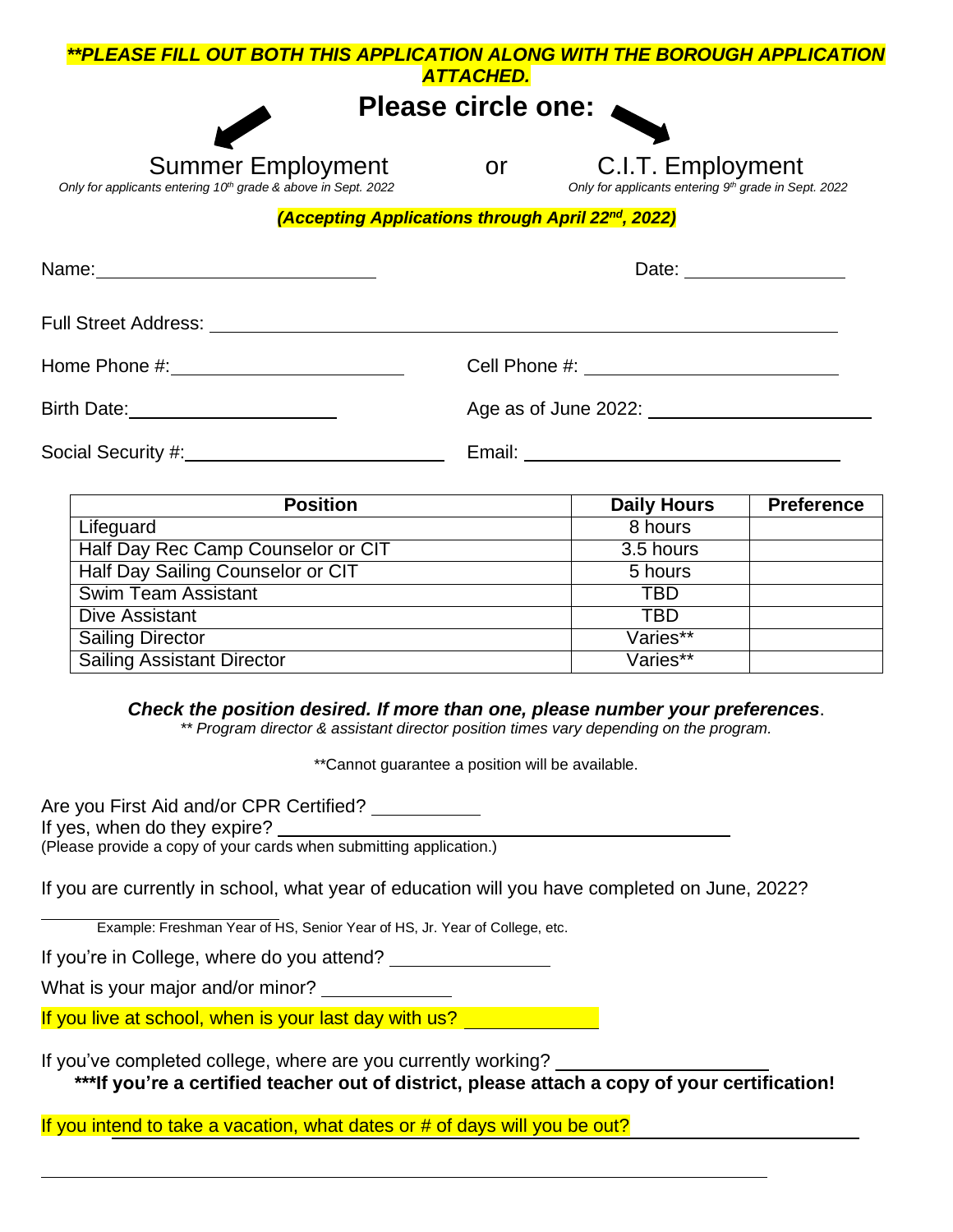## *Borough of Mountain Lakes 400 Boulevard Mountain Lakes, NJ 07046*

*DATE:*

An Equal Opportunity Employer

*(Do not include any information regarding race, color creed, religion, sex, national origin, or handicap)*

*Complete entire application legibly. (A resume' may supplement but not substitute for this application).*

| NAME:                                 |             |                                                           |              | <b>SOCIAL SECURITY NO.</b> |  |               |
|---------------------------------------|-------------|-----------------------------------------------------------|--------------|----------------------------|--|---------------|
|                                       |             |                                                           |              |                            |  |               |
| <b>HOME ADDRESS:</b>                  |             |                                                           |              |                            |  | TELEPHONE NO. |
|                                       |             |                                                           |              |                            |  |               |
|                                       |             |                                                           |              |                            |  |               |
| <b>Number &amp; Street</b>            | <b>City</b> | <b>County</b>                                             | <b>State</b> | <b>Zip Code</b>            |  |               |
| <b>Are you under 18 years of age?</b> |             | Names of relatives employed by Borough of Mountain Lakes. |              |                            |  |               |
| <b>Yes</b><br>N <sub>o</sub>          |             |                                                           |              |                            |  |               |

False or misleading information provided in this application or as part of any interview may result in the discharge of the individual should he or she be employed by the Borough.

| Do you reside within the Borough of<br>Mountain Lakes? | Alien Reg No.<br>If not a citizen |      |                                         |                                            | Dates (if) you were employed here before |                        |                     |                |
|--------------------------------------------------------|-----------------------------------|------|-----------------------------------------|--------------------------------------------|------------------------------------------|------------------------|---------------------|----------------|
| In Case of emergency, notify:                          |                                   |      |                                         |                                            |                                          |                        |                     |                |
| <b>Name</b>                                            | <b>Address</b>                    |      |                                         |                                            |                                          | Telephone No.          |                     |                |
| <b>Position Desired</b>                                | <b>Full Time</b><br>Part Time     |      |                                         | Days and Hours if<br>Part Time             |                                          | <b>Salary Expected</b> |                     | Date Available |
| How did you hear about this position?                  |                                   |      |                                         |                                            |                                          |                        |                     |                |
| <b>EDUCATION</b>                                       |                                   |      |                                         |                                            |                                          |                        |                     |                |
| Circle Highest Year Attended                           | Name and Location of School       |      |                                         | Major Course of Study and<br>Degree Earned |                                          |                        | Year you Graduated? |                |
| <b>Grammar School</b><br>5678                          |                                   |      |                                         |                                            |                                          |                        |                     |                |
| <b>High School</b><br>Fr Soph Jr Sen                   |                                   |      |                                         |                                            |                                          |                        |                     |                |
| Other School or Apprenticeship                         |                                   |      |                                         |                                            |                                          |                        |                     |                |
| <b>U.S. MILITARY SERVICE</b>                           |                                   |      |                                         |                                            |                                          |                        |                     |                |
| <b>Branch of Service</b>                               |                                   | Rank |                                         |                                            | Specialty                                |                        |                     |                |
| Special skills or training received:                   |                                   |      |                                         |                                            |                                          |                        |                     |                |
| Hobbies & Interests:                                   |                                   |      | Current part-time or personal business: |                                            |                                          |                        |                     |                |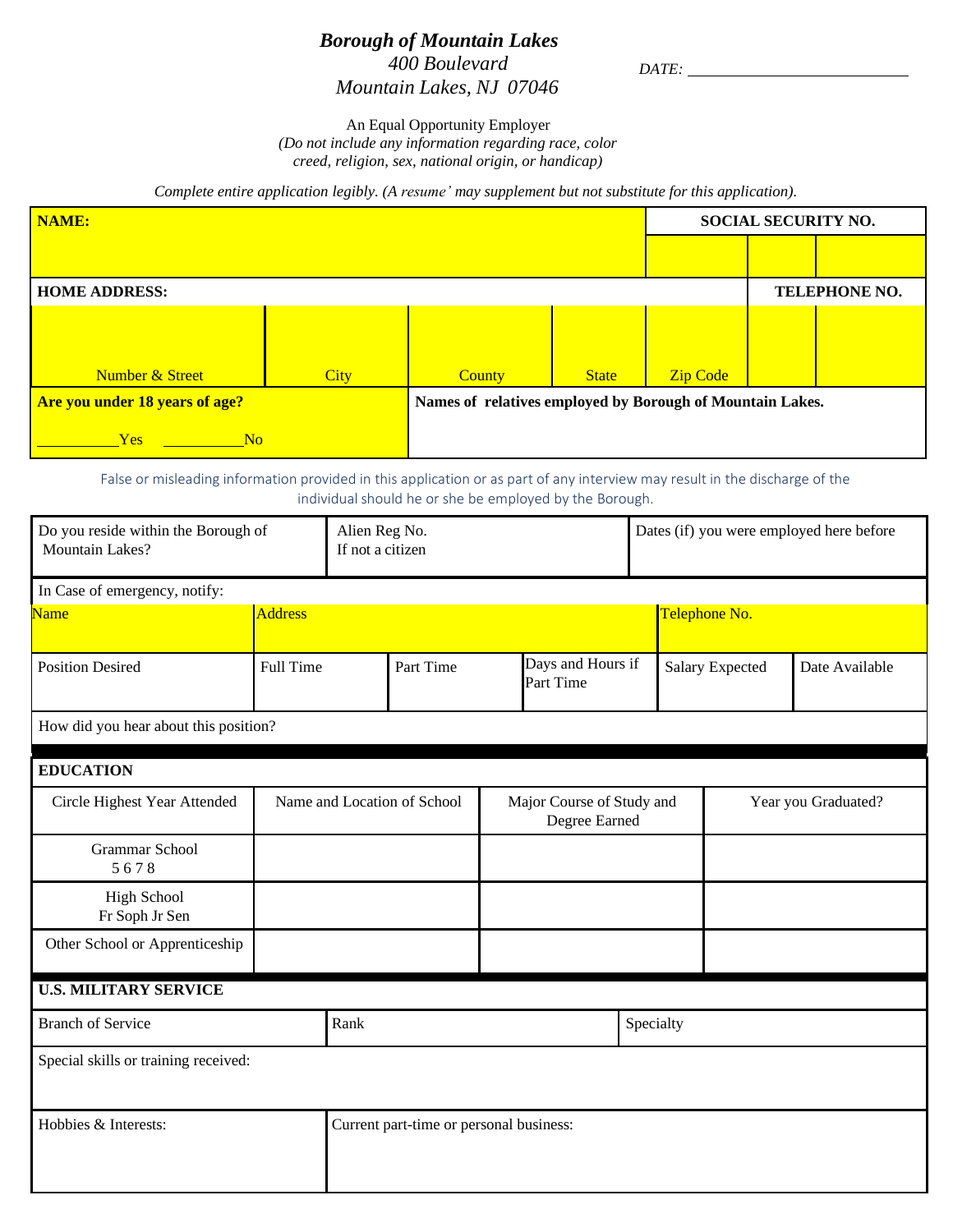## *EMPLOYMENT RECORD*

| Name of Company         |                                                               |      | Type of Business |                               |                      |  |
|-------------------------|---------------------------------------------------------------|------|------------------|-------------------------------|----------------------|--|
| Address:                |                                                               |      |                  |                               |                      |  |
|                         | Street & Number                                               | City | State            | Zip Code                      | Telephone            |  |
| Title of Job            | <b>Employed From</b>                                          | To   |                  | <b>Starting Rate</b>          | Present or Last Rate |  |
| Description of Work:    |                                                               |      |                  |                               |                      |  |
| Name of Your Supervisor |                                                               |      |                  | Supervisor's Title            |                      |  |
| Reason for Leaving      |                                                               |      |                  | May we consult your employer? |                      |  |
|                         | NEXT TO LAST EMPLOYER (List other employers in similar order) |      |                  |                               |                      |  |
| Name of Company         |                                                               |      |                  | Type of Business              |                      |  |
| Address:                |                                                               |      |                  |                               |                      |  |
|                         | Street & Number                                               | City | State            | Zip Code                      | Telephone            |  |
| Title of Job            | <b>Employed From</b>                                          | To   |                  | <b>Starting Rate</b>          | Present or Last Rate |  |
| Description of Work:    |                                                               |      |                  |                               |                      |  |
| Name of Your Supervisor |                                                               |      |                  | Supervisor's Title            |                      |  |
|                         |                                                               |      |                  |                               |                      |  |

By signing below, I understand and agree to the following:

- By filling out this application, I am not guaranteed a position.
- Positions are NOT filled on a first come, first serve basis.
- Placement is based on need at the time of hiring.
- Preference does not guarantee location placement.
- After 2 consecutive sick days, a doctor's note is required.
- Placement is at the discretion on the Recreation Department.

Print Applicants Name:

Applicants Signature: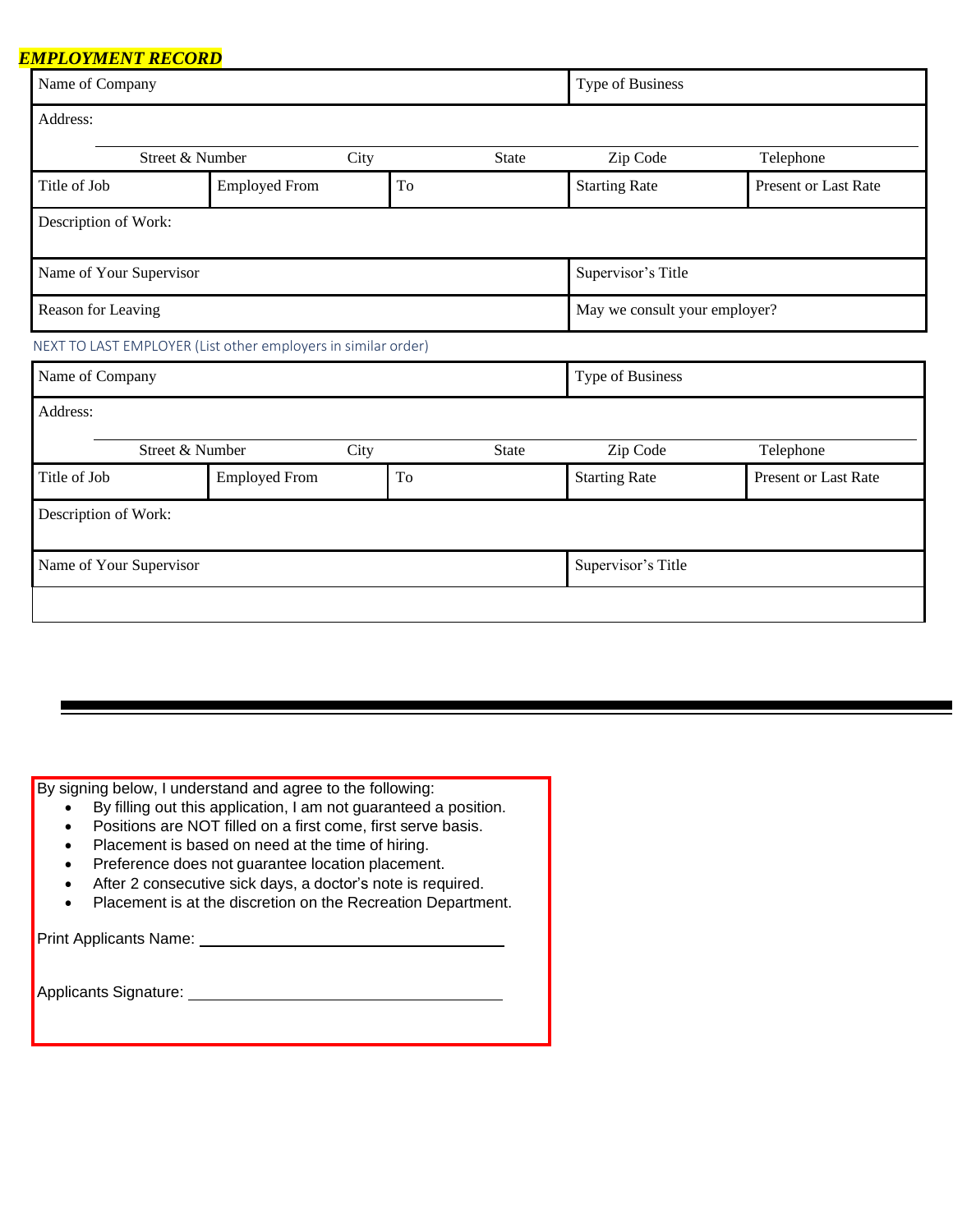*REFERENCES*

| <b>DO NOT GIVE RELATIVES OR FORMER EMPLOYERS AS REFERENCES</b> |                |           |                 |                            |  |  |
|----------------------------------------------------------------|----------------|-----------|-----------------|----------------------------|--|--|
| <b>Name</b>                                                    | <b>Address</b> | Telephone | <b>Business</b> | <b>Known For How Long?</b> |  |  |
|                                                                |                |           |                 |                            |  |  |
|                                                                |                |           |                 |                            |  |  |
| <b>Name</b>                                                    | <b>Address</b> | Telephone | <b>Business</b> | <b>Known For How Long?</b> |  |  |
|                                                                |                |           |                 |                            |  |  |
|                                                                |                |           |                 |                            |  |  |
| <b>Name</b>                                                    | <b>Address</b> | Telephone | <b>Business</b> | <b>Known For How Long?</b> |  |  |
|                                                                |                |           |                 |                            |  |  |
|                                                                |                |           |                 |                            |  |  |
|                                                                |                |           |                 |                            |  |  |

*This application does not constitute an agreement or contract for employment for any specific period or definite duration. I understand that no representative of the Borough other than an authorized official has the authority to make any assurances to the contrary. If I am hired, I understand that I am free to resign at any time, with or without cause, and the Borough reserves the same right to terminate my employment at any time, with or without cause and without prior notice, except as may be required by law. I understand that if I am hired, I will be required to provide proof of identity and legal work authorization.*

*This application is current for 60 days. At the conclusion of this time if I have not heard from the Borough and still wish to be considered for employment, I may contact the Personnel Department to extend my application for another 60 days.*

The Township prohibits discrimination in employment and ensures that all applicants are recruited, employed, and treated without regard to their age, race, color, creed, national origin, religion, ancestry, marital or veteran status, sex, affectional or sexual orientation or the presence *of a non-job related medical condition or disability or any other legally protected status.*

Are you able to perform a job without an accommodation? [ ] Yes or [ ] No. If "No," describe how you would perform what *accommodation would be needed:*

If the job for which you are applying requires a Commercial Driver's License (CDL), do you possess a valid CDL [ ] Yes or [ ] No? *Failure you obtain a CDL where necessary is ground for termination. If the job for which you applied requires driving and you are on the suspended list, your application may not be considered.*

Have you ever been convicted of a crime other than a minor traffic violation  $\int$  1 Yes or  $\int$  1 No? If Yes, explain.:

*Conviction of a crime may not necessarily disqualify an applicant from employment.*

*I hereby authorize the investigation of all statements contained by this application. I hereby release the Borough of Mountain Lakes or those individuals or corporations who provide information relating to my prior employment or character from all liability whatsoever that may issue from securing such information.*

*If I am employed, I agree to abide by all the rules and regulations set forth by the Borough. I understand that the job I am applying for is temporary, part-time, summer or seasonal. I understand that as a work place, the Borough's facilities are smoke-free.*

*Date: Signature:*

SHOULD YOU HAVE ANY QUESTIONS OR REQUIRE CLARIFICATION OF ANY ITEM IN THIS APPLICATION PLEASE ASK BEFORE SIGNING.